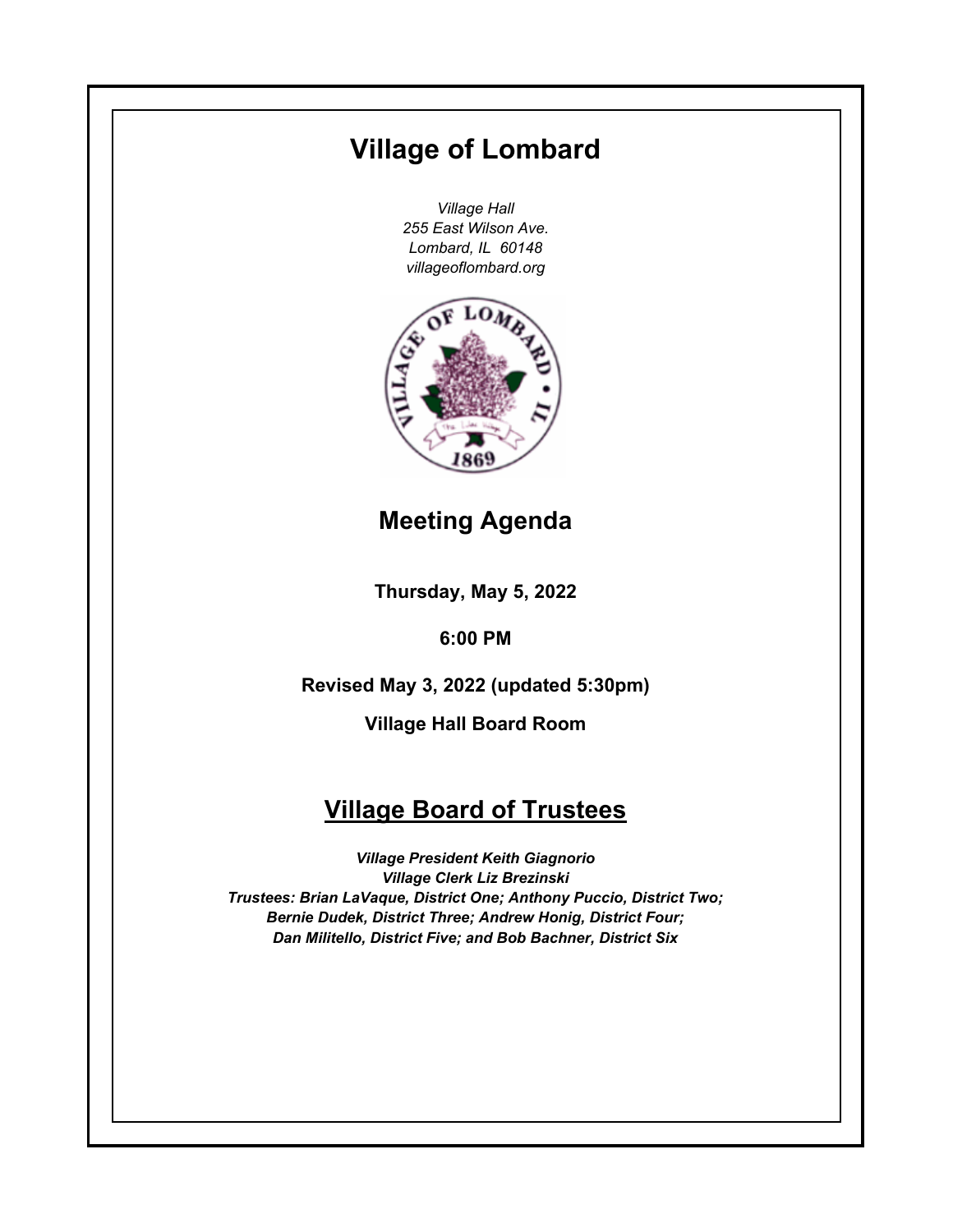- **I. Call to Order and Pledge of Allegiance**
- **II. Roll Call**
- **III. Public Hearings**

# **IV. Public Participation**

[220155](http://lombard.legistar.com/gateway.aspx?m=l&id=/matter.aspx?key=18457) **Illinois Section AWWA Water Saver Award**  [220156](http://lombard.legistar.com/gateway.aspx?m=l&id=/matter.aspx?key=18458) **Presentation - Versiti Blood Centers Award to Village of Lombard** 

# **V. Approval of Minutes**

*Minutes of April 21, 2022*

# **VI. Committee Reports**

**Community Promotion & Tourism - Trustee Bernie Dudek, Chairperson**

**Community Relations Committee - Trustee Dan Militello, Chairperson**

**Economic/Community Development Committee - Trustee Anthony Puccio, Chairperson**

**Finance & Administration Committee, Trustee Andrew Honig, Chairperson**

**Public Safety & Transportation Committee - Trustee Brian LaVaque Chairperson**

**Public Works & Environmental Concerns Committee - Trustee Bob Bachner, Chairperson**

**Board of Local Improvements - Trustee Bob Bachner, President**

**Lombard Historic Preservation Commission - Village Clerk Liz Brezinski**

# **VII. Village Manager/Village Board/Village Clerk Comments**

# **VIII. Consent Agenda**

## **Payroll/Accounts Payable**

**A.** [220154](http://lombard.legistar.com/gateway.aspx?m=l&id=/matter.aspx?key=18456) **Approval of Accounts Payable** For the period ending April 22, 2022 in the amount of \$766,109.82.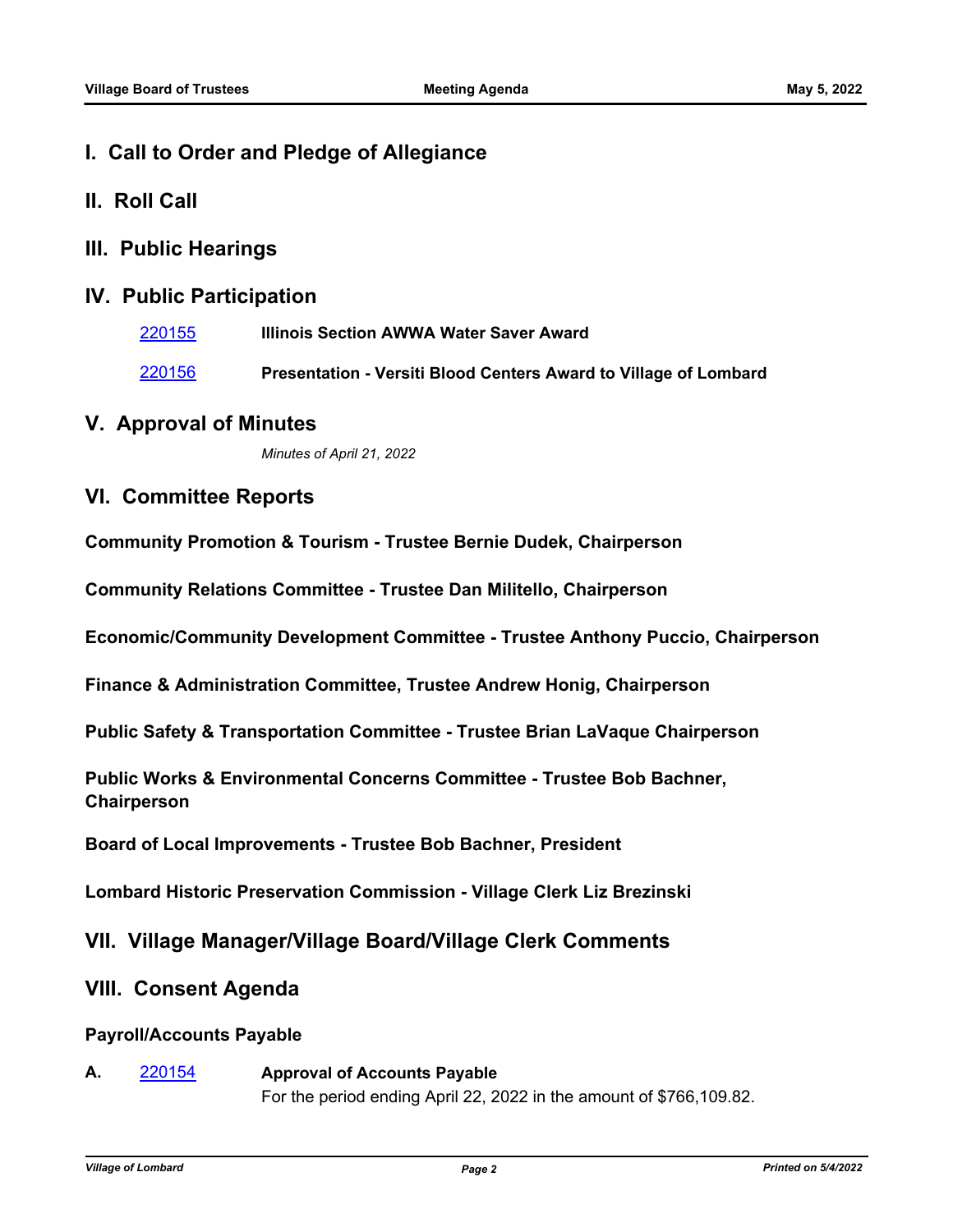**B.** [220165](http://lombard.legistar.com/gateway.aspx?m=l&id=/matter.aspx?key=18467) **Approval of Village Payroll**

|    |        |                                                                                                                                                                                                                                                                                                                                                                                                                                                                                   |                                                                | For the period ending April 23, 2022 in the amount of \$907,871.20.                                                                                                                                                                                                                                                                                                                                                                                                                                                                                                            |
|----|--------|-----------------------------------------------------------------------------------------------------------------------------------------------------------------------------------------------------------------------------------------------------------------------------------------------------------------------------------------------------------------------------------------------------------------------------------------------------------------------------------|----------------------------------------------------------------|--------------------------------------------------------------------------------------------------------------------------------------------------------------------------------------------------------------------------------------------------------------------------------------------------------------------------------------------------------------------------------------------------------------------------------------------------------------------------------------------------------------------------------------------------------------------------------|
| C. | 220166 | <b>Approval of Accounts Payable</b><br>For the period ending April 29, 2022 in the amount of \$1,270,425.79.                                                                                                                                                                                                                                                                                                                                                                      |                                                                |                                                                                                                                                                                                                                                                                                                                                                                                                                                                                                                                                                                |
|    |        |                                                                                                                                                                                                                                                                                                                                                                                                                                                                                   | <b>Ordinances on First Reading (Waiver of First Requested)</b> |                                                                                                                                                                                                                                                                                                                                                                                                                                                                                                                                                                                |
| D. | 220133 | PC 22-07; 236 E. St. Charles Road, O'Neill's<br>The Plan Commission recommends approval of O'Neill's Pub (the<br>petitioner) request for a conditional use pursuant to Section 155.414(C)<br>(19) of the Lombard Village Code to allow for outside service areas for<br>other permitted or conditional uses in this district (outdoor dining) to<br>operate on the subject property located within the B2 General<br>Neighborhood Shopping District. (DISTRICT #4)                |                                                                |                                                                                                                                                                                                                                                                                                                                                                                                                                                                                                                                                                                |
|    |        | <b>Legislative History</b><br>4/18/22                                                                                                                                                                                                                                                                                                                                                                                                                                             | Plan Commission                                                |                                                                                                                                                                                                                                                                                                                                                                                                                                                                                                                                                                                |
|    |        |                                                                                                                                                                                                                                                                                                                                                                                                                                                                                   |                                                                | recommended to the Corporate Authorities<br>for approval                                                                                                                                                                                                                                                                                                                                                                                                                                                                                                                       |
| Е. | 220134 | <b>Facility</b><br><b>Legislative History</b><br>4/18/22                                                                                                                                                                                                                                                                                                                                                                                                                          | <b>Plan Commission</b>                                         | PC 22-08: Text Amendment to the Zoning Ordinance - Conference<br>The Plan Commission recommends approval of the petitioners request for<br>a text amendment to Sections 155.412(C), 155.415(C), 155.416(C),<br>155.417(G)(2)(b) and 155.802 of the Lombard Village Code to allow for<br>"conference facility" to be listed as a defined conditional use in the O-Office<br>District, B3 Community Shopping District, B4 Corridor Community District<br>and B4A Roosevelt Road Corridor District. (DISTRICTS - ALL)<br>recommended to the Corporate Authorities<br>for approval |
| F. | 220135 | PC 22-09: 246 E. Janata Blvd - Divine Suites Conference Facility<br>The Plan Commission recommends approval of a conditional use pursuant<br>to Section 155.412(C) of the Lombard Village Code to allow for a<br>conference facility to operate on the subject property located within the O<br>Office Planned Development District. (DISTRICT #3)<br><b>Legislative History</b><br>4/18/22<br><b>Plan Commission</b><br>recommended to the Corporate Authorities<br>for approval |                                                                |                                                                                                                                                                                                                                                                                                                                                                                                                                                                                                                                                                                |
| G. | 220148 |                                                                                                                                                                                                                                                                                                                                                                                                                                                                                   | <b>Village Code - Alcoholic Beverages</b>                      | Amending Title 11, Chapter 112, Section 112.13 (A) of the Lombard<br>An Ordinance decreasing the number of Class "F" liquor licenses by one<br>(1) due to a change in ownership of Shatki 11 Lombard, Inc. d/b/a Famous<br>Liquor at 105 E. Roosevelt Road, and the creation of one (1) new Class "F"<br>liquor license for Shatki 11 Lombard, Inc. d/b/a Famous Liquor at 105 E.<br>Roosevelt Road, under new ownership. (DISTRICT #6)                                                                                                                                        |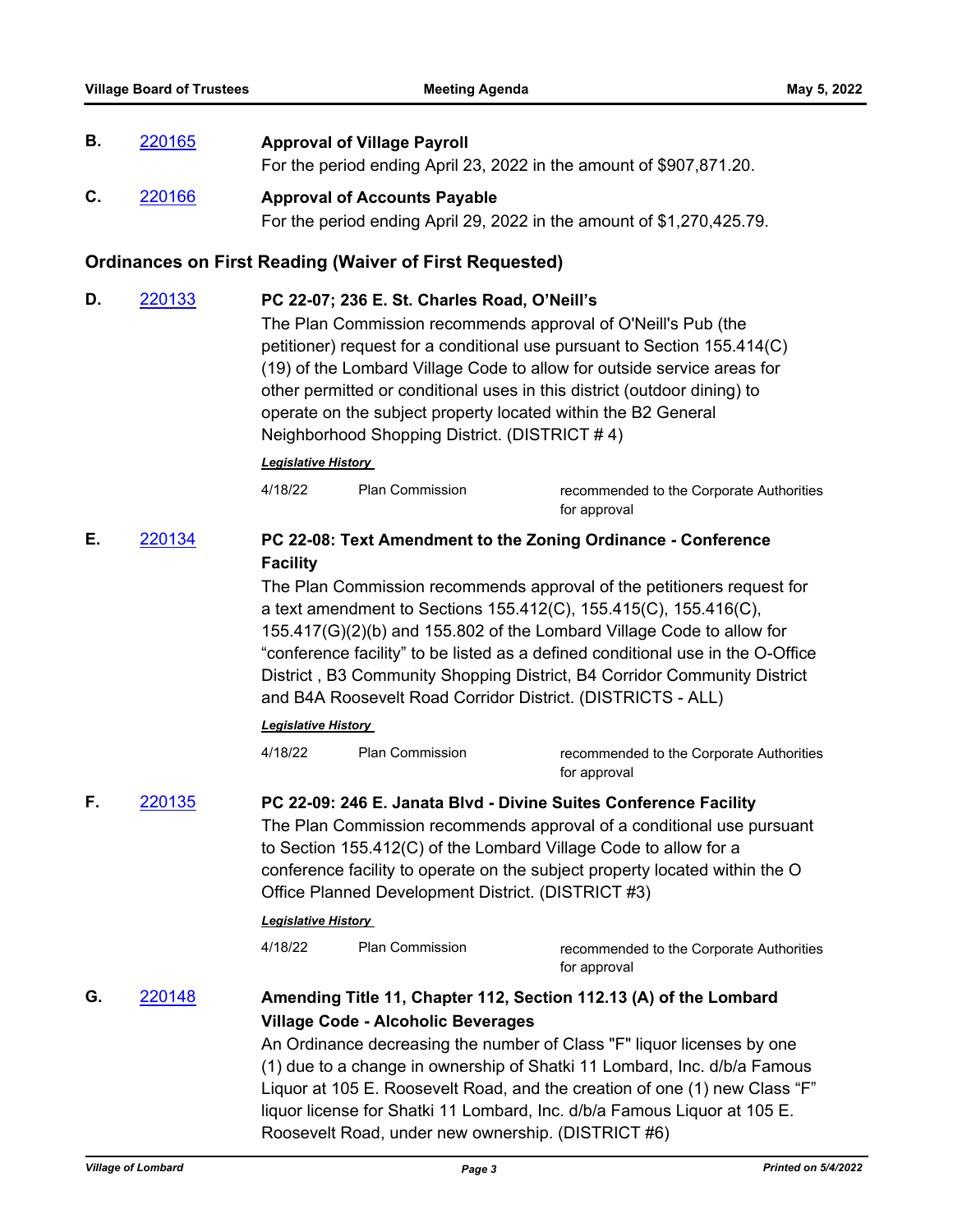#### **Other Ordinances on First Reading**

**H.** [220141](http://lombard.legistar.com/gateway.aspx?m=l&id=/matter.aspx?key=18443) **An Ordinance Amending Chapter 99, Sections 99.01, 99.02, 99.03, 99.04, 99.06, 99.10, 99.23 of the Lombard Village Code in Regard to Trees and Shrubs**

A recommendation of the Public Works & Environmental Concerns Committee to approve amendments to the Village Code relative to the proposed changes recommended by the Urban and Community Forestry Funding Grant from the State of Illinois Department of Natural Resources to update our Forestry Management Plan, in regard to the planting, maintenance and removal of trees, shrubs and plants in the Village.

#### **Ordinances on Second Reading**

# **I.** [210360](http://lombard.legistar.com/gateway.aspx?m=l&id=/matter.aspx?key=18251) **Heritage Cadillac Inc. Business Retention Economic Incentive Agreement - Village Board Agenda Item April 21, 2022**

The Ordinance approves an Business Retention Economic Incentive Agreement between the Village and Heritage Cadillac, Inc., an Illinois corporation (the "Business Owner") and associated with a parcel of approximately 8.13 acres in area and located at 303 West Roosevelt Road (the "Property"). The Business Owner seeks to make capital improvements to the Property consisting of demolition and building a new motor vehicle sales showroom, building electric motor vehicle infrastructure, installation electric vehicle charging stations and parking lot storm sewer and paving improvements. The estimated costs of the project range from \$5,500,000 to over \$7,000,000. The Village will reimburse the Developer from funds established within the Village Economic Development Fund, which was approved by Ordinances 7990 through 7992 in October, 2021. Fund availability shall be available in an amount not to exceed 50 percent of the eligible project costs or \$3,500,000, whichever is less, over the 20 year life of the Agreement. Reimbursements shall be solely performance based and based upon a tiered schedule of vehicles sold on the premises and subject to other performance measures and obligations**.** The incentive request was introduced to the Economic & Community Development Committee at their November 8, 2021 meeting and the ECDC directed staff and Village Counsel to prepare a final Agreement for Village Board consideration. As the incentive exceeds the ten year incentive policy limitation provision, the request is being placed on Items for Separate Action. (DISTRICT #2)

#### *Legislative History*

| 11/17/21 | Economic & Community<br>Development Committee | approved by the committee |
|----------|-----------------------------------------------|---------------------------|
| 4/21/22  | Village Board of Trustees                     | passed on first reading   |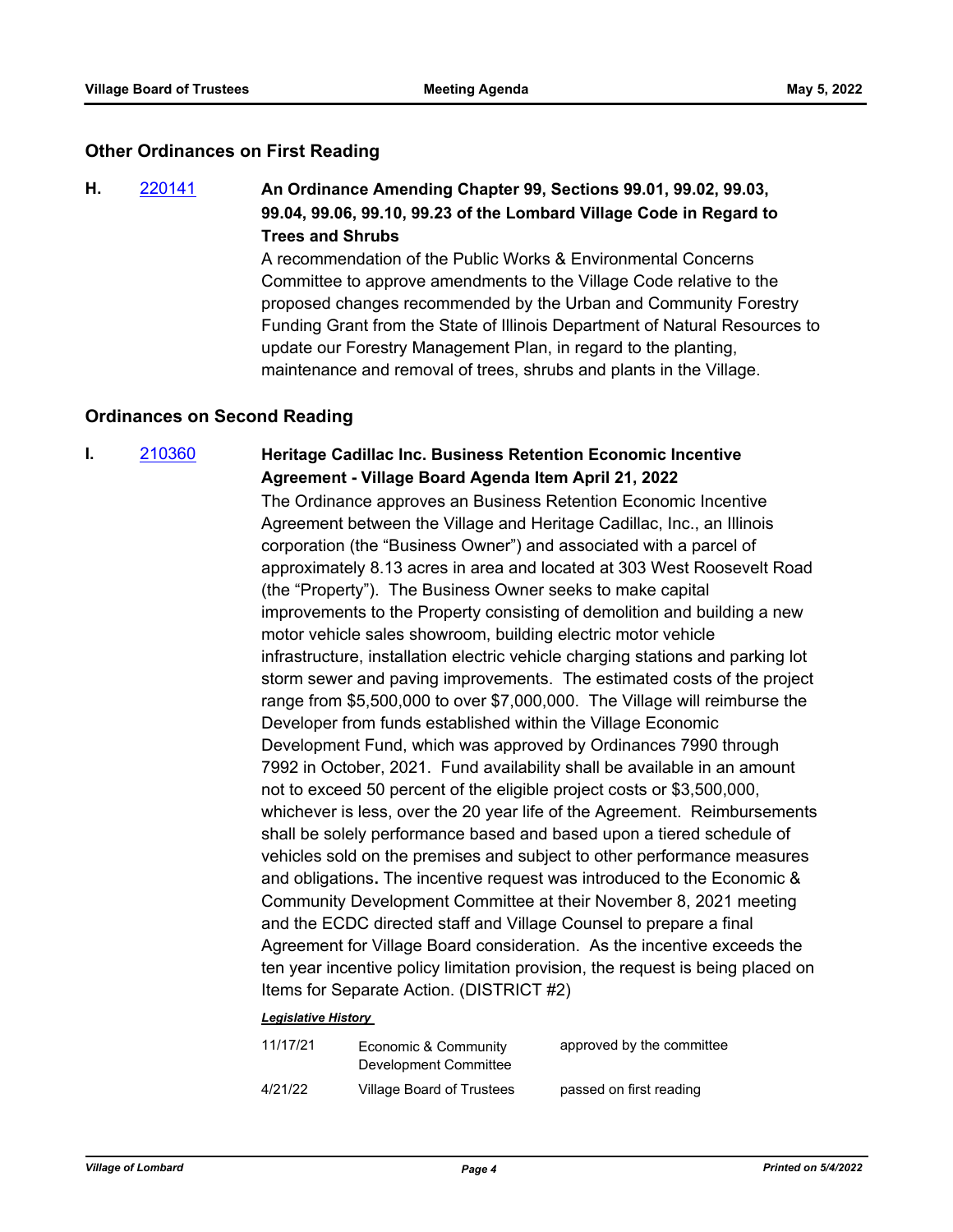#### **Resolutions**

| J. | 220117 | <b>Fleet Services Facility Expansion Project, Professional Services</b><br><b>Contract</b><br>Approving a contract with TRIA Architects, in the amount of \$285,700.00<br>for professional services related to the Fleet Services Facility Expansion<br>Project. (DISTRICT #6)                                                                                                                 |
|----|--------|------------------------------------------------------------------------------------------------------------------------------------------------------------------------------------------------------------------------------------------------------------------------------------------------------------------------------------------------------------------------------------------------|
| Κ. | 220153 | <b>Suburban Tree Consortium</b><br>A resolution expressing intent to continue participation in the Suburban<br>Tree Consortium for the purchase of parkway trees. (DISTRICTS - ALL)                                                                                                                                                                                                            |
|    | 220164 | <b>Northern Illinois Municipal Electric Cooperative (NIMEC)</b><br>A Resolution authorizing the Northern Illinois Municipal Electric<br>Cooperative (NIMEC) to serve as the broker for the Village in regard to<br>obtaining bids from electricity providers and authorizing the Village<br>Manager or Director of Finance to approve a contract with the lowest cost<br>electricity provider. |

## **Other Matters**

- **M.** [220151](http://lombard.legistar.com/gateway.aspx?m=l&id=/matter.aspx?key=18453) **Fire Station 44 Floor Resurfacing** Request for a waiver of bids and award of a contract to Artlow Systems in the amount of \$56,736.26. This is for removal of the existing floor covering system, patching and repairing the concrete sub surface and installing a new floor coating.
- **N.** [220152](http://lombard.legistar.com/gateway.aspx?m=l&id=/matter.aspx?key=18454) **100' Ladder Tower Unit FS52 Emergency Repair** Request for a waiver of bids and award of a contract to Chandler Services, Inc., in the amount not to exceed \$31,985.00. This item was identified by the Underwriters Laboratory inspector for immediate attention. After a review, the manufacturer has determined that the dent may be repaired and referred staff to Chandler Services, Inc.

**O.** [220159](http://lombard.legistar.com/gateway.aspx?m=l&id=/matter.aspx?key=18461) **FY2022 Manhole Rehabilitation** 

Award a contract to Structured Solutions, L.L.C., the lowest responsible bidder of three (3) bids received, in the amount of \$145,122.00. This contract was bid through a joint purchase with The Municipal Purchasing Initiative (MPI) with the Village of Bartlett and the Village of Roselle. (DISTRICTS - ALL)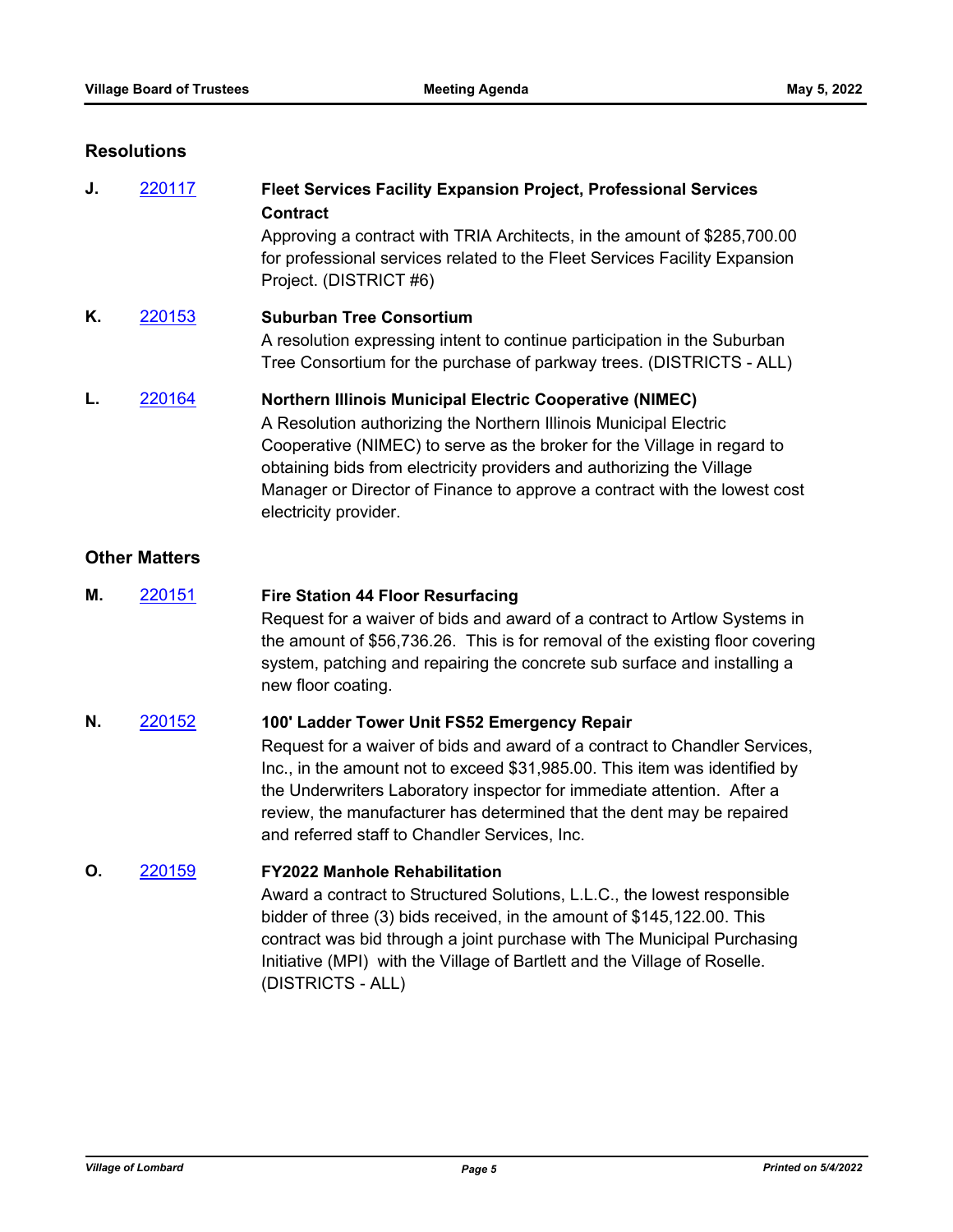| $O-2.$ | 220167 | <b>Street Light Pole and LED Light Head Purchases</b><br>Request for a waiver of bids and award of a contract to KSA Lighting in the<br>amount of \$411,131.00 for 229 street light poles and to Electrical<br>Resource Management in the amount of \$38,525.00 for 138 LED light<br>heads. (DISTRICTS #1, #3, #5, #6) |
|--------|--------|------------------------------------------------------------------------------------------------------------------------------------------------------------------------------------------------------------------------------------------------------------------------------------------------------------------------|
| Р.     | 220162 | <b>Re-appointment - Fire Pension Board of Trustees</b><br>Request for concurrence in the re-appointment of Ron Rakosnik to the Fire<br>Pension Board of Trustees with a term to April 30, 2025                                                                                                                         |
| Q.     | 220163 | <b>Re-appointment - Police Pension Board of Trustees</b><br>Request for concurrence in the re-appointment of Jerry Peterson for a two<br>year term and Daniel Brink for a one year term to the Police Pension<br>Board of Trustees.                                                                                    |

# **IX. Items for Separate Action**

## **Ordinances on First Reading (Waiver of First Requested)**

**A-1.** [220172](http://lombard.legistar.com/gateway.aspx?m=l&id=/matter.aspx?key=18474) **115 W. St. Charles Road License Agreement - Ground Level 105** Approving a License Agreement between the Village of Lombard and Ground Level 105. The License Agreement formalizes the exclusive use of a portion of the 115 Parking Lot to be used in conjunction with outdoor dining for the operation of a restaurant at 105 W. St. Charles Rd. (DISTRICT #1) (3/4 vote of Corporate Authorities Required)

## **Other Ordinances on First Reading**

**A.** [220029](http://lombard.legistar.com/gateway.aspx?m=l&id=/matter.aspx?key=18331) **PC 22-02: Oak View Estates - 400 E. St. Charles Road (The petitioner requested this matter be continued to the May 5, 2022 Village Board Meeting/Staff Request to Continue to June 16, 2022)**  The Plan Commission submits its recommendation that the Village take the following actions on the subject property located within the R4PD Planned Development (Oakview Estates Planned Development): 1. Pursuant to Section 155.504 (A) (major changes in a planned development) of the Lombard Zoning Ordinance, amend the Oakview Estates Planned Development, as established by Ordinance No. 5488 and amended by Ordinance No. 7342. For the subject property, change the land use from attached single-family (townhomes) to multiple-family dwellings. (DISTRICT #4) *Legislative History* 

| 1/24/22 | <b>Plan Commission</b>    | continued                                                                |
|---------|---------------------------|--------------------------------------------------------------------------|
| 2/21/22 | <b>Plan Commission</b>    | recommended to the Corporate Authorities<br>for approval with conditions |
| 3/17/22 | Village Board of Trustees | continued                                                                |